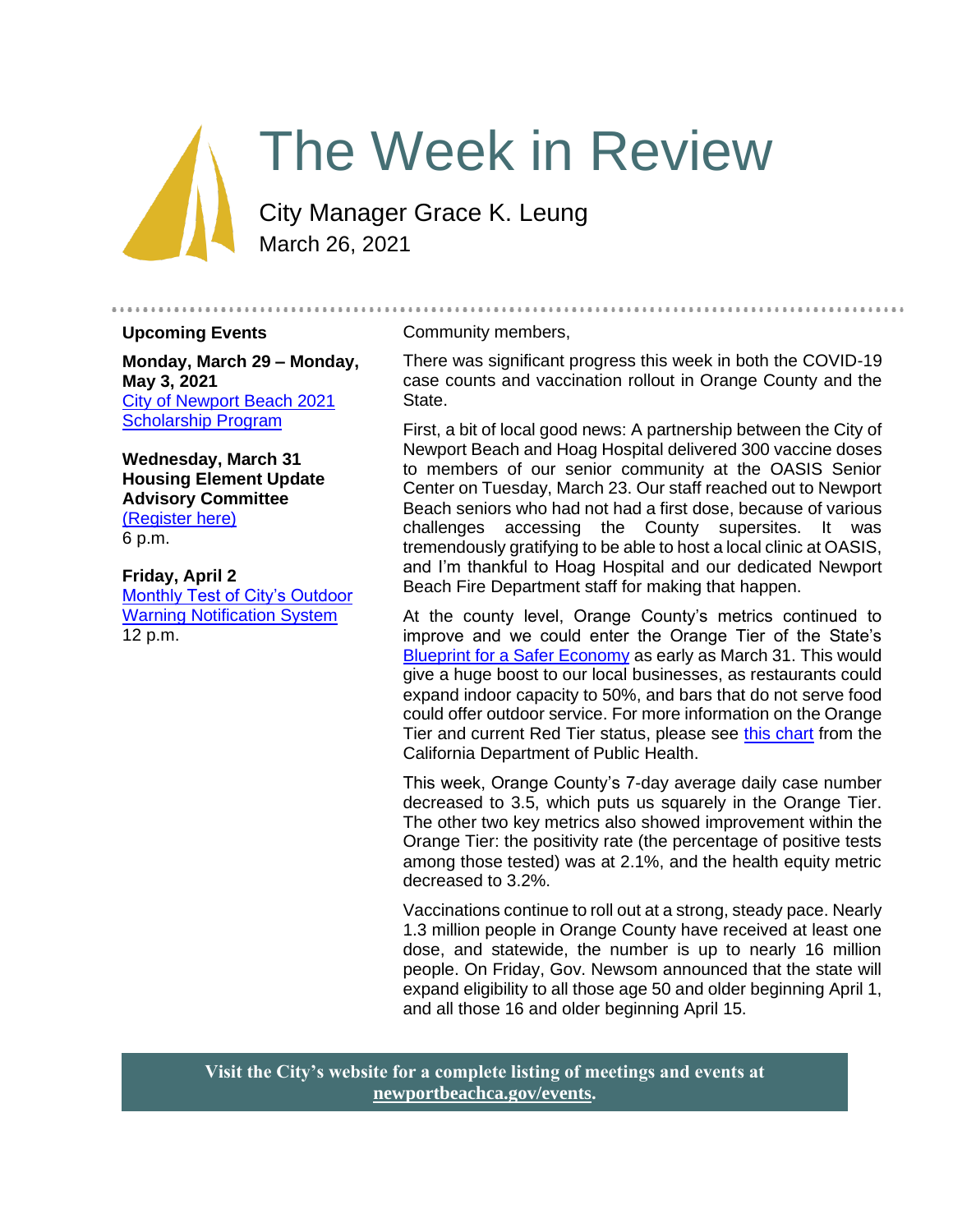Here is updated vaccine information and resources as of March 25:

- Vaccine eligibility, [under State guidelines,](https://covid19.ca.gov/vaccines/) currently includes Phases 1A, 1B, and people ages 16 to 64 with underlying medical conditions and/or disabilities. As noted above, this will expand to all adults by mid-April.
- While many people who live or work in Orange County currently do not yet meet the State's eligibility for receiving a COVID-19 vaccine, they are advised to register now at [www.Othena.com](https://lnks.gd/l/eyJhbGciOiJIUzI1NiJ9.eyJidWxsZXRpbl9saW5rX2lkIjoxMDAsInVyaSI6ImJwMjpjbGljayIsImJ1bGxldGluX2lkIjoiMjAyMTAzMTguMzcyMjIwMzEiLCJ1cmwiOiJodHRwOi8vd3d3Lk90aGVuYS5jb20ifQ.5OHW0-vcE_IzHFtKN3jd8yvcc10Sa2dqetK02U7cNhc/s/1420811472/br/100285178308-l) to be placed in the virtual waiting room to be notified when it is their turn.
- There are several vaccination options. Even if you are registered with the County's Othena platform, you can also register with the state's "My Turn" system, administered by Blue Shield, at [this link.](https://www.blueshieldca.com/bsca/bsc/wcm/connect/sites/sites_content_en/coronavirus/vaccine-locations) Orange County has developed a similar [vaccine resource web page.](https://occovid19.ochealthinfo.com/covid-19-vaccine-distribution-channels)
- You can subscribe to Orange County's weekly OC COVID19 Vaccine Facts newsletter at this [link.](https://occovid19.ochealthinfo.com/covid-19-vaccine-resources) Scroll down until you see the subscribe button and enter your email address.

### **COVID-19 Cases in Newport Beach**

As of March 25, the total number of COVID-19 cases in Newport Beach was 3,712 and the total cases in Orange County was 249,939. The number of recovered COVID-19 patients countywide as of March 25 was 241,908. These figures are provided to Orange County by the California Department of Public Health.

#### **Temporary Business License Tax Waiver Approved by Council**

By a unanimous vote of the City Council on Tuesday, March 23, Newport Beach will waive annual business license taxes for businesses within the city that were forced to close during the COVID-19 pandemic by order of the State. The one-year waiver applies for business license tax renewals processed between April 1, 2021 and March 31, 2022. The temporary tax waiver is one of the ways the City is helping support local businesses as they begin to emerge from the pandemic.

The waiver will apply to about 1,850 "commercially based" businesses, of 9,000 such businesses in Newport Beach (about 25,000 businesses have City permits, including home-based businesses and those doing business in the city but located elsewhere). Commercially based businesses include retail stores, hair and beauty shops, gyms and fitness centers, restaurants and bars, museums and art galleries, and private schools. To qualify, a business would have had to close at least once during the pandemic and could not offer its services virtually.

#### **Housing Element Update Advisory Committee Meeting Next Week: March 31**

On Wednesday, March 31, 2021, at 6 p.m., the City's Housing Element Update Advisory Committee (HEAUC) will hold a meeting virtually via Zoom. The HEUAC is anticipated to do the following:

- Hear updates from the active subcommittees and receive and file final memorandums prepared by some of the subcommittees over the past months.
- Review and discuss the initial draft of the Housing Element update and provide direction to staff.

The agenda for this meeting will be posted online [here.](https://www.newportbeachca.gov/Pln/Housing_Element_Update_Advisory_Committee/current_agenda.pdf) The public is welcomed and encouraged to participate remotely via [Zoom.](https://zoom.us/webinar/register/WN_NQr6oF7mQVq0Fgcnl_Qlag)

The HEUAC is scheduled to meet on the first and third Wednesdays of each month on an as-needed basis. For more information on the HEUAC, please check out its webpage [here.](https://www.newportbeachca.gov/government/data-hub/agendas-minutes/housing-element-update-advisory-committee)

As a reminder, the initial draft of the Housing Element is posted and available for review at: [www.newportbeachca.gov/DraftHEUpdate](http://www.newportbeachca.gov/DraftHEUpdate) until April 30, 2021. Please send all comments to City staff at [GPUpdate@newportbeachca.gov.](mailto:GPUpdate@newportbeachca.gov)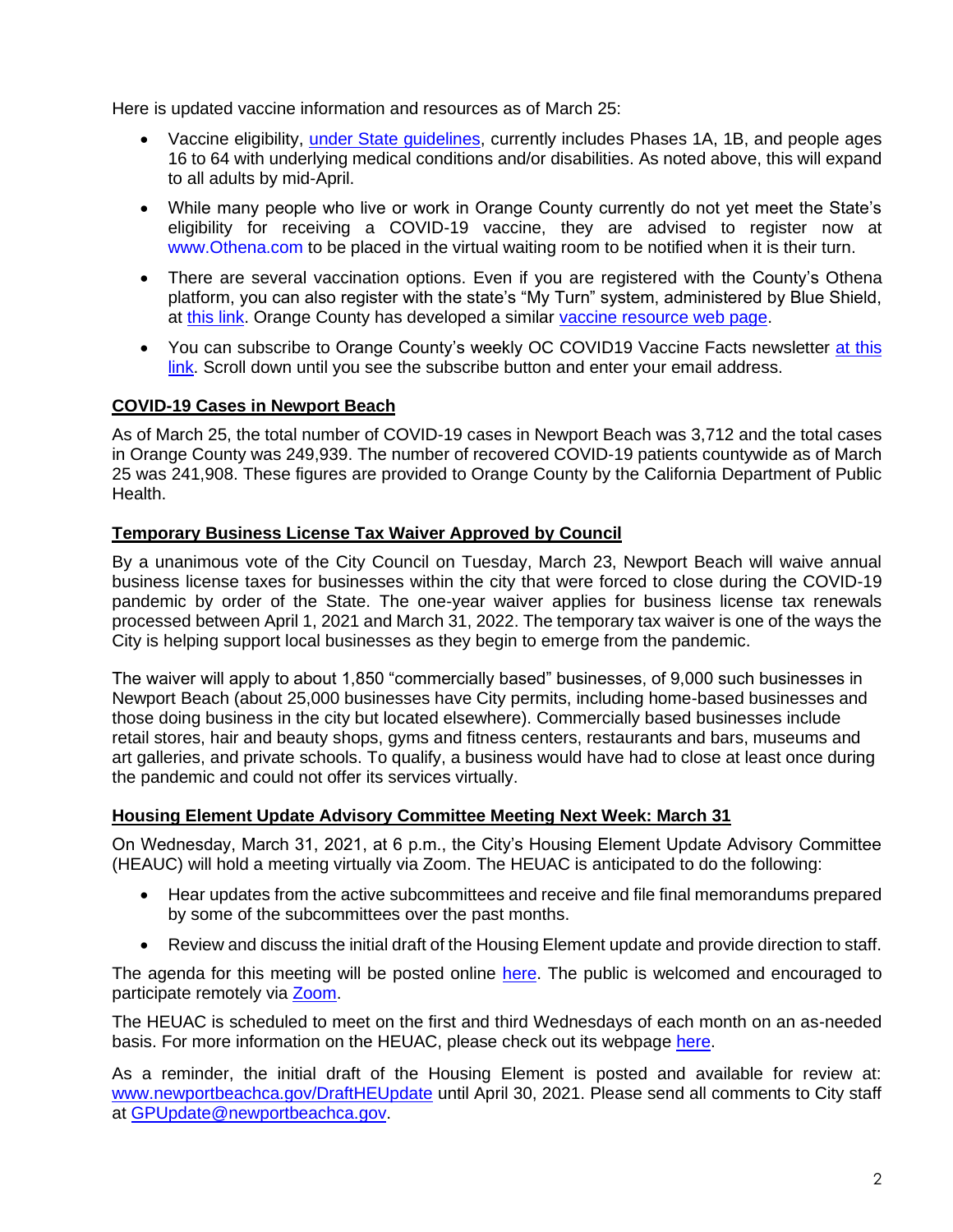#### **Community Invited to April 5 Online Circulation Element Workshop**

The City is inviting and encouraging the community to provide input on the future of mobility and transportation in Newport Beach.

An interactive, virtual workshop will be hosted on Monday, April 5, 2021, at 6 p.m. via Zoom. This workshop will provide an overview on what to expect when reviewing the draft Circulation Element and how to navigate it. The City is requesting comments on this draft by April 30, 2021. The draft is available [here.](http://www.newportbeachca.gov/DraftCEUpdate)

To register, please visit [www.NewportTogether.com](http://www.newporttogether.com/) or click [here.](https://zoom.us/meeting/register/tJEvcOuqrjgiH9aL4Lq40IHvjoFZ47SSsAXW)

Over this summer, a complete traffic analysis will also be prepared as part of the analysis of both the Housing and Circulation Element updates. The analysis will evaluate the inclusion of all housing units anticipated by the draft Housing Element. Along with the Circulation Element update, City staff and its consultant team will be working on the Environmental Impact Report (EIR), which will provide for additional public input opportunities.

This is the very first draft of the [document.](https://www.newportbeachca.gov/PLN/General_Plan_Update/Circulation_Element/2021DRAFT_Circulation_%20Element.pdf) There will be plenty of opportunities to help shape it before its adoption by the City Council later this year. The entire community is encouraged to participate and review the document.

Stay tuned for more information. The City appreciates the community's engagement and participation in this unprecedented process!

#### **Homelessness Update**

Addressing homelessness continues to be a priority in the City's ongoing COVID-19 response, and City staff works closely with our contractor City Net, and our regional partners throughout the county and state. The City Net hotline number is (714) 451-6198. Those who call the hotline may leave a detailed voicemail message for themselves or others in need and City Net staff will respond within 48 hours. For immediate assistance, call the County's Crisis Prevention Hotline at (877) 7-CRISIS or (877) 727- 4747.

The City discourages panhandling in favor of targeted assistance through the Good Giving Program. Donations received through the program enable staff to purchase items such as bicycles, work boots, and small household items for newly housed people. All donations are tax deductible. If you would like more information, or to donate, please visit our [Good Giving Program web page.](https://newportbeachca.gov/trending/community-issues/homelessness/how-you-can-help)

Success Stories

- County case managers are now assisting the 17 people recently placed into the new Yale Transitional Center in Santa Ana. Many of those people had been staying by the Newport Pier. The Yale Center provides shelter for as many as 425 people experiencing homelessness and provides case managers who locate appropriate housing, assist with job searches, and provide other on-site services.
- City Net, Illumination Foundation, and Share Our Selves collaborated to create a housing plan for a man staying in his truck by the Newport Pier. Illumination Foundation, established in Orange in 2008, provides housing and healthcare to end homelessness throughout Orange County. Share Our Selves provides medical and dental care, access to a food pantry, postal service, and other social services for low-income individuals and families in Orange County.
- City Net staff and the City's Homeless Liaison Officer are assisting three elderly people staying in a motel with an upcoming transition into a new motel in late March due to a change in motel ownership. City Net staff continues to provide food gift cards, support, and case management to several people sheltering in motels while they await placement into permanent, supportive housing.